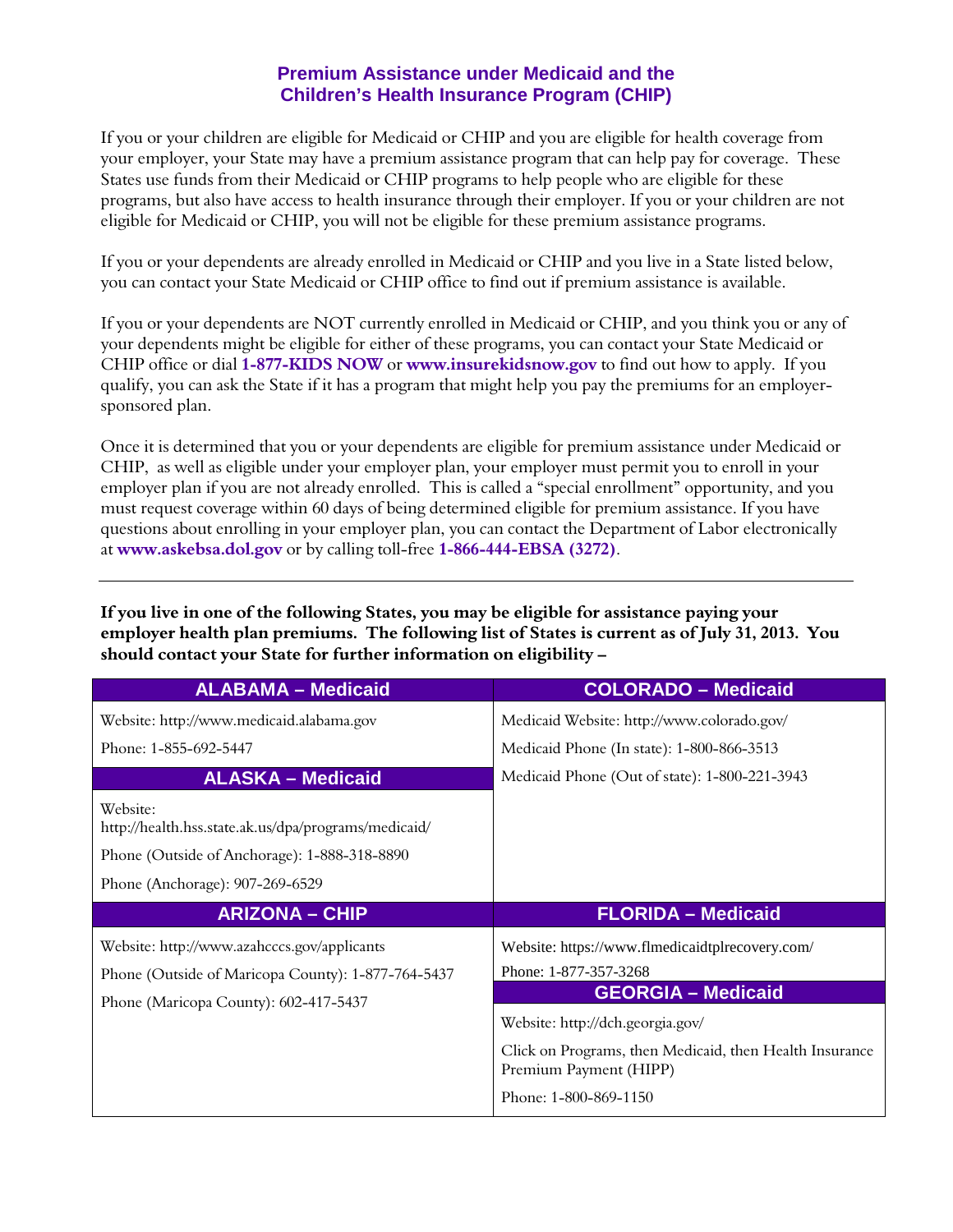| <b>IDAHO - Medicaid and CHIP</b>                                             | <b>MONTANA - Medicaid</b>                                                     |
|------------------------------------------------------------------------------|-------------------------------------------------------------------------------|
| Medicaid Website:                                                            | Website: http://medicaidprovider.hhs.mt.gov/clientpages/                      |
| www.accesstohealthinsurance.idaho.gov                                        | clientindex.shtml                                                             |
| Medicaid Phone: 1-800-926-2588                                               | Phone: 1-800-694-3084                                                         |
| CHIP Website: www.medicaid.idaho.gov                                         |                                                                               |
| CHIP Phone: 1-800-926-2588                                                   |                                                                               |
| <b>INDIANA - Medicaid</b>                                                    | <b>NEBRASKA - Medicaid</b>                                                    |
| Website: http://www.in.gov/fssa                                              | Website: www.ACCESSNebraska.ne.gov                                            |
| Phone: 1-800-889-9949                                                        | Phone: 1-800-383-4278                                                         |
| <b>IOWA - Medicaid</b>                                                       | <b>NEVADA - Medicaid</b>                                                      |
| Website: www.dhs.state.ia.us/hipp/                                           | Medicaid Website: http://dwss.nv.gov/                                         |
| Phone: 1-888-346-9562                                                        | Medicaid Phone: 1-800-992-0900                                                |
| <b>KANSAS - Medicaid</b>                                                     |                                                                               |
| Website: http://www.kdheks.gov/hcf/                                          |                                                                               |
| Phone: 1-800-792-4884                                                        |                                                                               |
| <b>KENTUCKY - Medicaid</b>                                                   | <b>NEW HAMPSHIRE - Medicaid</b>                                               |
| Website: http://chfs.ky.gov/dms/default.htm                                  | Website:                                                                      |
| Phone: 1-800-635-2570                                                        | http://www.dhhs.nh.gov/oii/documents/hippapp.pdf                              |
|                                                                              | Phone: 603-271-5218                                                           |
|                                                                              |                                                                               |
| <b>LOUISIANA - Medicaid</b>                                                  | <b>NEW JERSEY - Medicaid and CHIP</b>                                         |
| Website: http://www.lahipp.dhh.louisiana.gov                                 | Medicaid Website: http://www.state.nj.us/humanservices/                       |
| Phone: 1-888-695-2447                                                        | dmahs/clients/medicaid/                                                       |
| <b>MAINE - Medicaid</b>                                                      | Medicaid Phone: 609-631-2392                                                  |
| Website: http://www.maine.gov/dhhs/ofi/public-                               | CHIP Website: http://www.njfamilycare.org/index.html                          |
| assistance/index.html                                                        | CHIP Phone: 1-800-701-0710                                                    |
| Phone: 1-800-977-6740                                                        |                                                                               |
| TTY 1-800-977-6741                                                           |                                                                               |
| <b>MASSACHUSETTS - Medicaid and CHIP</b>                                     | <b>NEW YORK - Medicaid</b>                                                    |
| Website: http://www.mass.gov/MassHealth                                      | Website: http://www.nyhealth.gov/health care/medicaid/                        |
| Phone: 1-800-462-1120                                                        | Phone: 1-800-541-2831                                                         |
| <b>MINNESOTA - Medicaid</b>                                                  | <b>NORTH CAROLINA - Medicaid</b>                                              |
| Website: http://www.dhs.state.mn.us/                                         | Website: http://www.ncdhhs.gov/dma                                            |
| Click on Health Care, then Medical Assistance                                | Phone: 919-855-4100                                                           |
| Phone: 1-800-657-3629                                                        |                                                                               |
| <b>MISSOURI-Medicaid</b>                                                     | <b>NORTH DAKOTA - Medicaid</b>                                                |
| Website:                                                                     | Website:                                                                      |
| http://www.dss.mo.gov/mhd/participants/pages/hipp.htm<br>Phone: 573-751-2005 | http://www.nd.gov/dhs/services/medicalserv/medicaid/<br>Phone: 1-800-755-2604 |